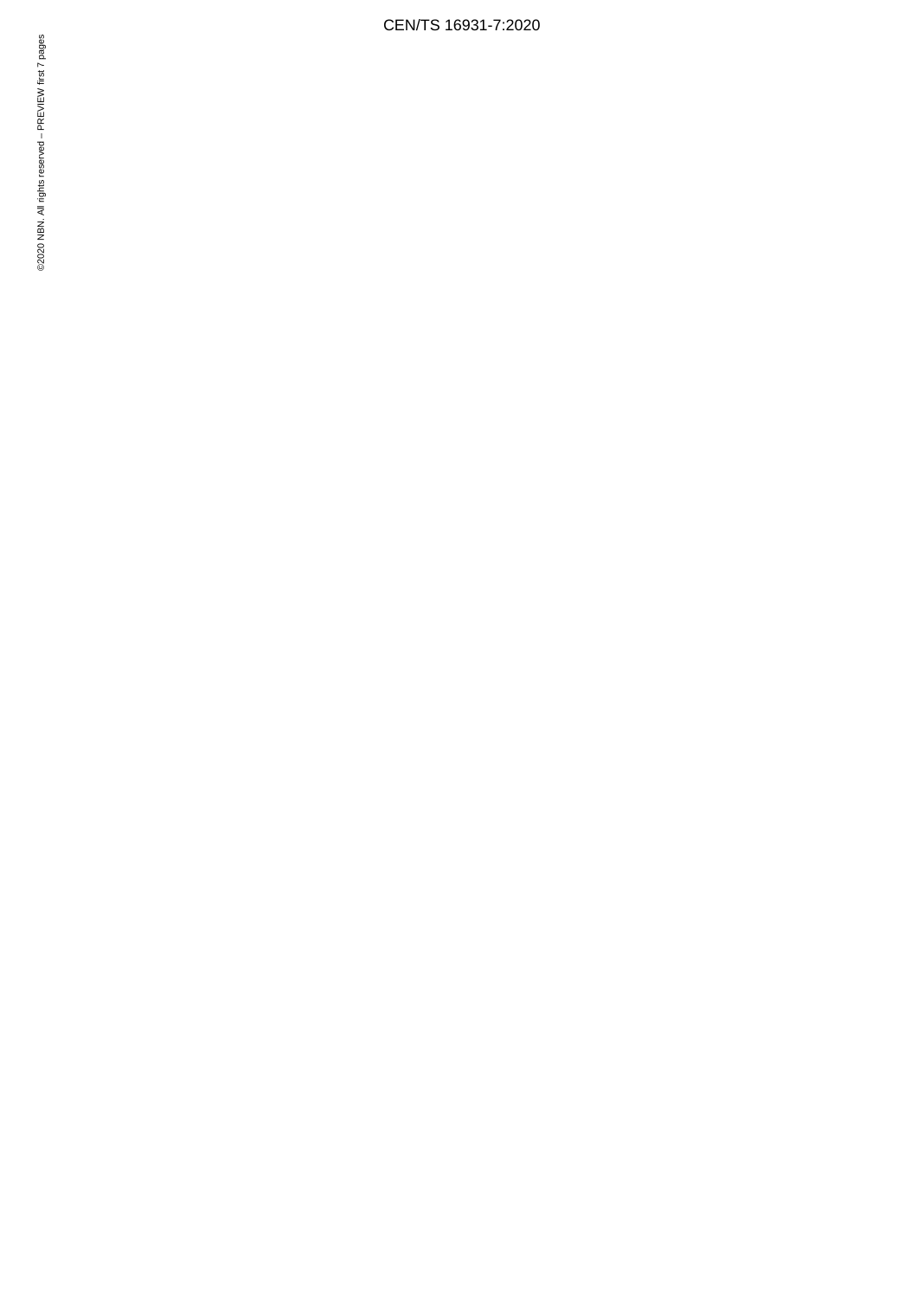# TECHNICAL SPECIFICATION SPÉCIFICATION TECHNIQUE TECHNISCHE SPEZIFIKATION

## **CEN/TS 16931-7**

April 2020

ICS 35.240.63; 35.240.20

English Version

### Electronic invoicing - Part 7: Methodology for the development and use of EN 16931-1 compliant structured Core Invoice Usage Specifications

 Elektronische Rechnungsstellung - Teil 7: Methode zur Entwicklung und Anwendung einer Anwendungsspezifikation der Kernrechnung nach EN 16931-1

This Technical Specification (CEN/TS) was approved by CEN on 15 December 2019 for provisional application.

The period of validity of this CEN/TS is limited initially to three years. After two years the members of CEN will be requested to submit their comments, particularly on the question whether the CEN/TS can be converted into a European Standard.

CEN members are required to announce the existence of this CEN/TS in the same way as for an EN and to make the CEN/TS available promptly at national level in an appropriate form. It is permissible to keep conflicting national standards in force (in parallel to the CEN/TS) until the final decision about the possible conversion of the CEN/TS into an EN is reached.

CEN members are the national standards bodies of Austria, Belgium, Bulgaria, Croatia, Cyprus, Czech Republic, Denmark, Estonia, Finland, France, Germany, Greece, Hungary, Iceland, Ireland, Italy, Latvia, Lithuania, Luxembourg, Malta, Netherlands, Norway, Poland, Portugal, Republic of North Macedonia, Romania, Serbia, Slovakia, Slovenia, Spain, Sweden, Switzerland, Turkey and United Kingdom.



EUROPEAN COMMITTEE FOR STANDARDIZATION COMITÉ EUROPÉEN DE NORMALISATION EUROPÄISCHES KOMITEE FÜR NORMUNG

**CEN-CENELEC Management Centre: Rue de la Science 23, B-1040 Brussels** 

Ref. No. CEN/TS 16931-7:2020 E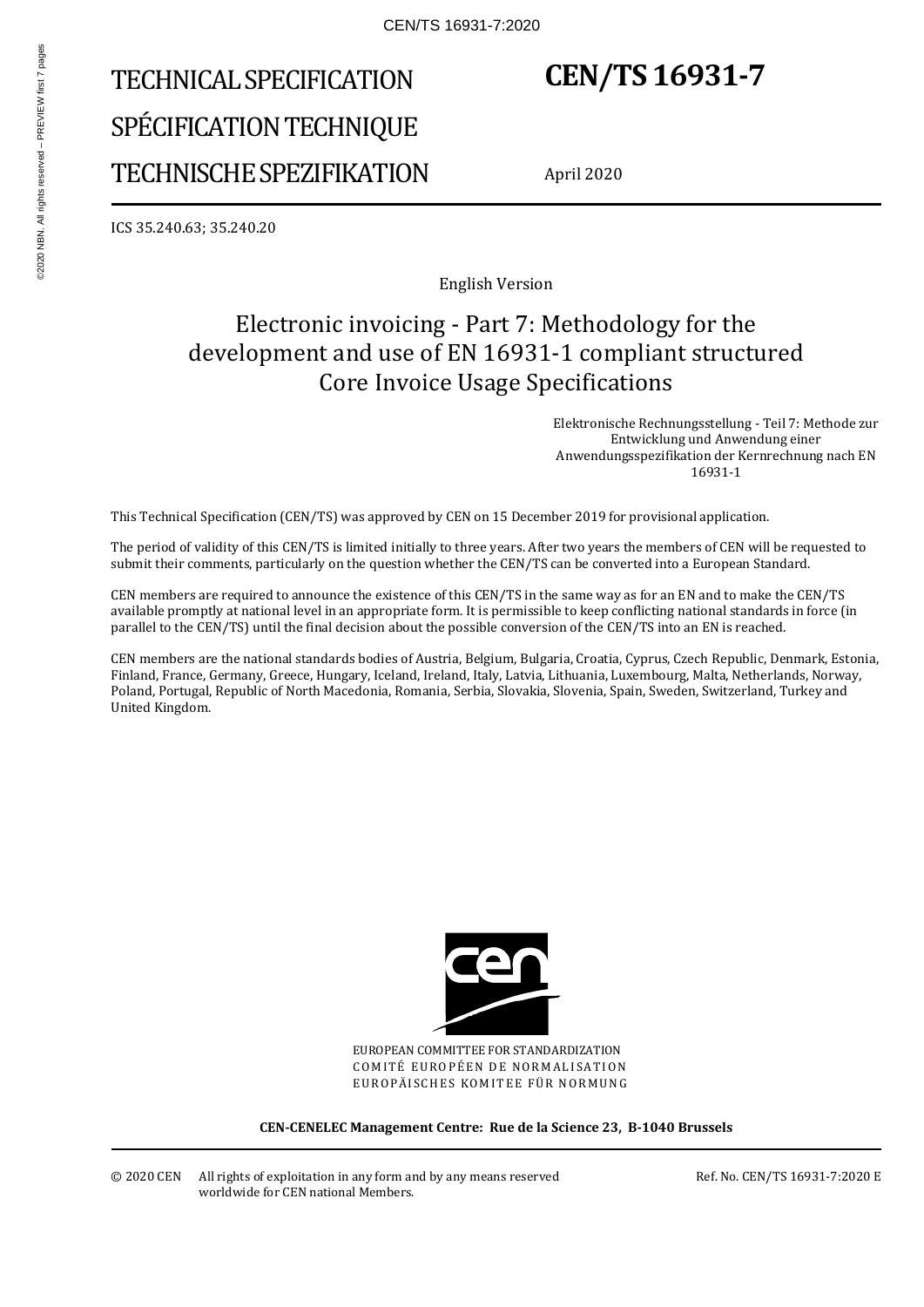### CEN/TS 16931-7:2020 (E)

## **Contents**

| 1           |                                                                                       |  |
|-------------|---------------------------------------------------------------------------------------|--|
| 2           |                                                                                       |  |
| 3           |                                                                                       |  |
| 4           |                                                                                       |  |
| 5           |                                                                                       |  |
| 6           |                                                                                       |  |
| 7           |                                                                                       |  |
| 8           | Guidance on the creation and implementation of CIUS, with a quality control objective |  |
| $\mathbf q$ |                                                                                       |  |
|             |                                                                                       |  |
|             |                                                                                       |  |
|             |                                                                                       |  |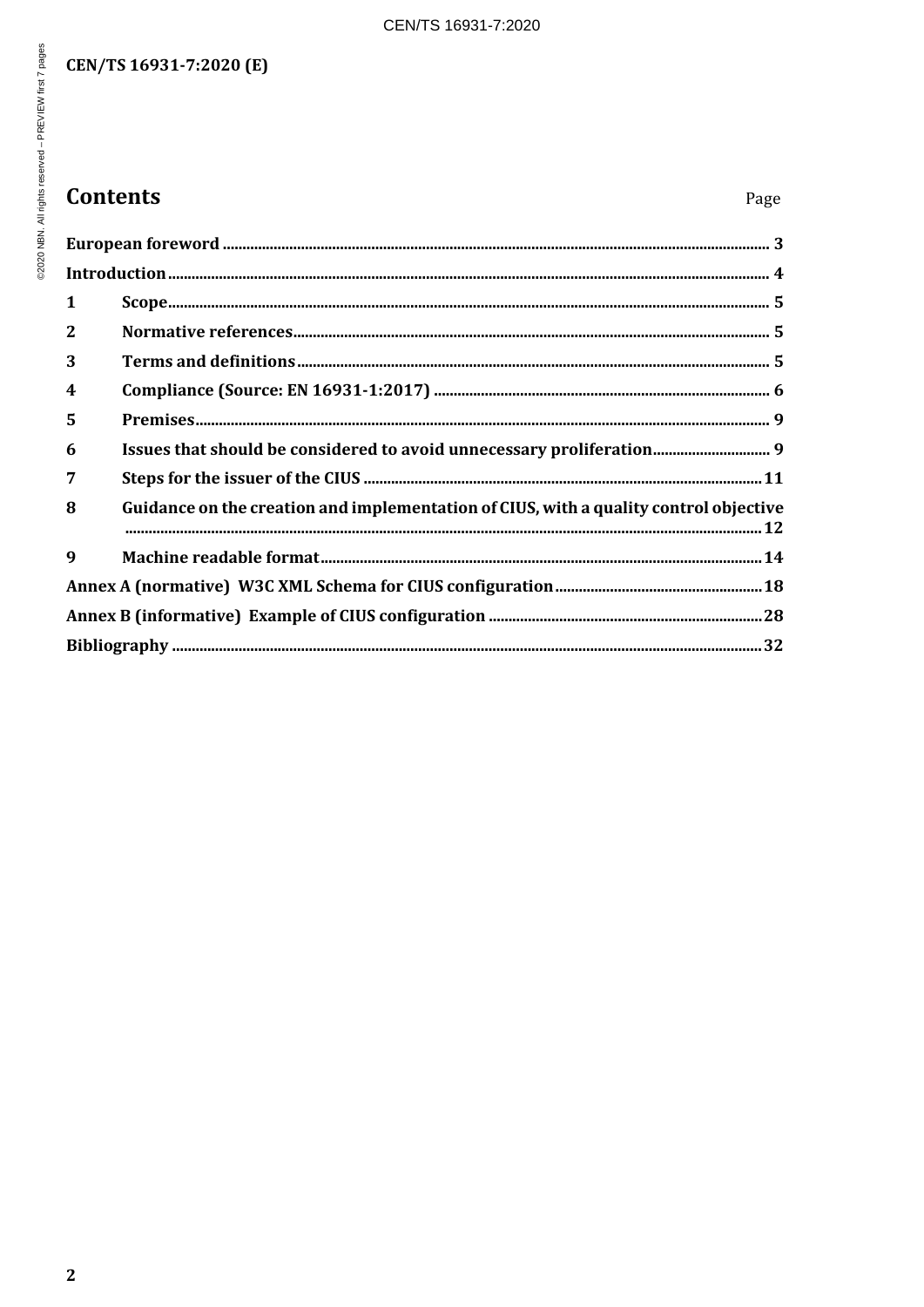### **European foreword**

This document (CEN/TS 16931-7:2020) has been prepared by Technical Committee CEN/TC 434 "Electronic Invoicing", the secretariat of which is held by NEN.

Attention is drawn to the possibility that some of the elements of this document may be the subject of patent rights. CEN shall not be held responsible for identifying any or all such patent rights.

According to the CEN/CENELEC Internal Regulations, the national standards organisations of the following countries are bound to announce this Technical Specification: Austria, Belgium, Bulgaria, Croatia, Cyprus, Czech Republic, Denmark, Estonia, Finland, France, Germany, Greece, Hungary, Iceland, Ireland, Italy, Latvia, Lithuania, Luxembourg, Malta, Netherlands, Norway, Poland, Portugal, Republic of North Macedonia, Romania, Serbia, Slovakia, Slovenia, Spain, Sweden, Switzerland, Turkey and the United Kingdom.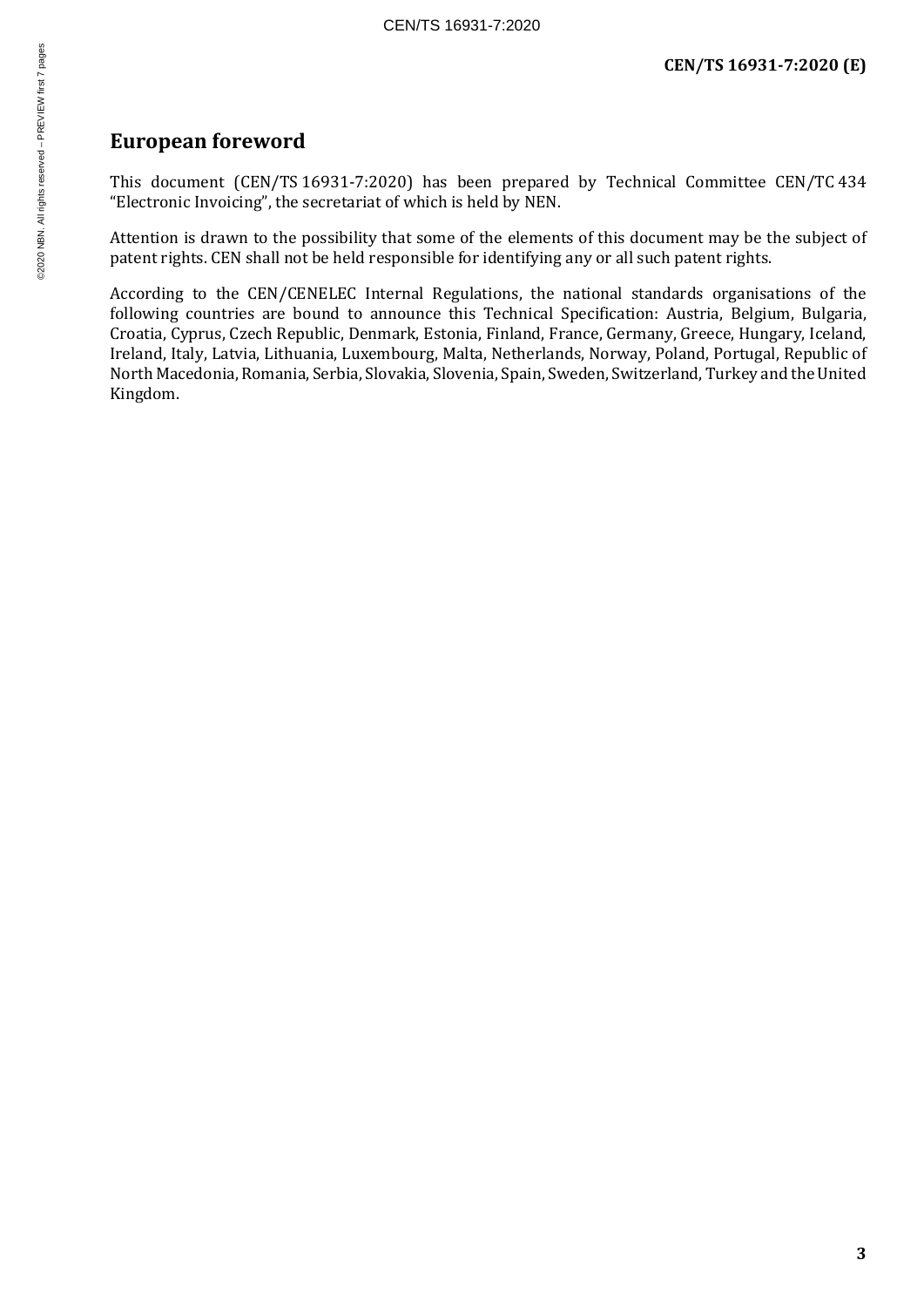### **Introduction**

The European Commission estimates that "The mass adoption of e-invoicing within the EU would lead to significant economic benefits and it is estimated that moving from paper to e-invoices will generate savings of around EUR 240 billion over a six-year period". Based on this recognition "The Commission wants to see e-invoicing become the predominant method of invoicing by 2020 in Europe."

To achieve this goal, Directive 2014/55/EU on electronic invoicing in public procurement aims at facilitating the use of electronic invoices by economic operators when supplying goods, works and services to the public administration. The Directive sets out the legal framework for the establishment and use of a European Standard (EN) for the semantic data model of the core elements of an electronic invoice.

The semantic data model of the core elements of an electronic invoice, the core invoice model, is based on the proposition that a quite limited, but sufficient set of information elements can be defined that supports generally applicable invoice-related functionalities. The core invoice model contains information elements that are commonly used and accepted including those that are legally required.

A "Core Invoice Usage Specification" (CIUS) is a specification that provides a seller with detailed guidance, explanations and examples, as well as rules (business rules) related to the actual implementation and use of structured information elements present in the core invoice model in a specific trading situation. An instance document created following a given CIUS will always be compliant with the European Standard.

A receiving party may only claim compliance to the core invoice model if he accepts invoices that comply with the core invoice model in general, or with a CIUS, that is itself compliant with the core invoice model. A sending party may claim compliance if he sends invoices that comply with the core invoice model, including those issued in accordance with a compliant CIUS.

This specification aims to give guidance on the creation and implementation of a CIUS with a quality control objective. Therefore it is necessary to define a clear set of criteria which a CIUS will comply with before the CIUS can be registered in the appropriate registry. Some of these criteria will be validated automatically while others are not.

To hinder excessive proliferation and to guide implementation, publication of CIUSs in a registry is mandatory and the use of a machine processable format is recommended.